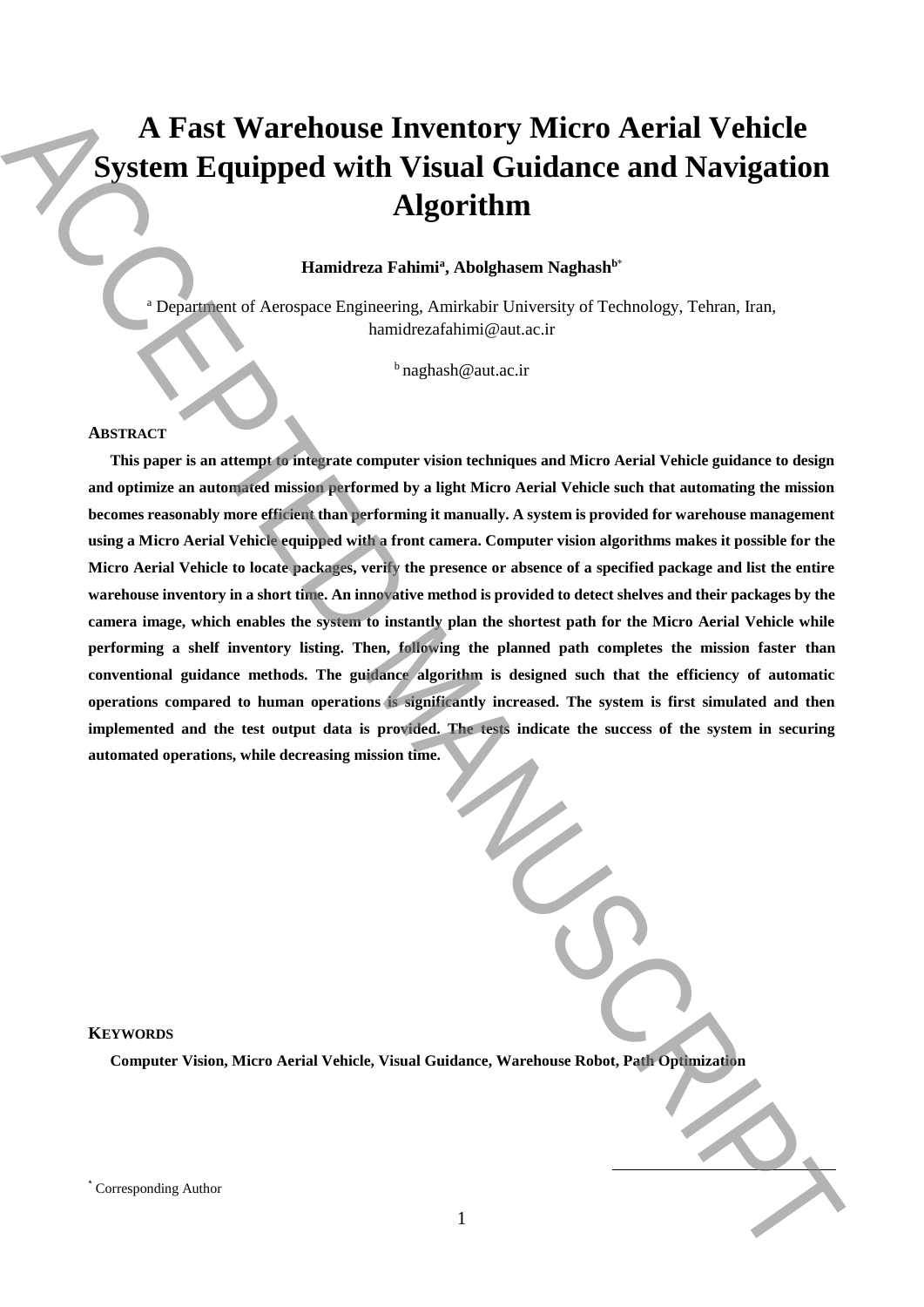#### **1. Introduction**

In recent years, there has been a remarkable increase in research related to guiding and navigating micro aerial vehicles (MAVs) to provide indoor services. One of these services is MAV-aided warehouse inventory. Reviews show that the MAV systems not equipped with cameras cannot perform such missions within indoor spaces. MAV-aided inventory operations include two significant parts: package identification and guidance. In some works, guidance is done with the help of non-visual sensors (such as UWB [1] or IMU [2]). Mostly, package identification is made using a front camera to detect visual IDs ([3,4]). Some works are fully vision-based. The MAV guidance is done using additional visible markers (such as ground markers [5]) in these works. There is a lack of guidance considerations such as path optimization to save time or energy, like in [6]. **1.** Interesting the main term into the street of the street of the street of the street of the street of the street of the street of the street of the street of the street of the street of the street of the street of the

This work aims to design and implement a warehouse inventory MAV system, somehow more efficient than the related works. The significant contributions of the present system are as follows:

- The whole operation is based on a cheap MAV with minimum primary requirements.
- Operations are entirely based on a single camera. There is no reliance on other sensors.
- The empty shelf cells are detected so that the path is optimized by passing through them.

#### **2. Methodology**

The problem warehouse contains several shelves lined up sequentially parallel. Several boxes, each with an ID, are randomly placed in different shelf cells. The purpose is to list all box IDs and locations. It is necessary to place colored tags at the intersection of the vertical and horizontal shelf bars. Also, the minimum distance between the shelves must be such that there is no need for the MAV to move to scan the shelf.

The MAV takes off and is positioned at the optimal view point (the shortest distance where there is no need to move to observe the entire shelf). After shelf inventory, it follows the shortest path through the empty cells to get to the optimal view point in front of the next shelf. This continues until the package list is completed. During the mission, the computer vision algorithm provides the list and required feedback for guidance.

#### **2.1. Computer vision algorithm**

The packages are identified by ArUco marker IDs from the OpenCV computer vision library. The shelf identification process is performed by filtering the image to visualize only the objects with the color of cell intersection tags. Shelf detection is challenging when the MAV (camera) is oriented somehow relative to the shelf facade. In such cases, to distinguish the two front and

back shelves, tags with an area ratio of less than a particular size concerning the largest tag in the image are removed. We use a *stair classification* (Figure 1-b) instead of *normal classification* (Figure 1-a) to categorize the tags in rows and columns. First, a fixed threshold for the maximum allowed vertical distance between two corow tags is found (*T* in Figure 1-b). Then, starting from one corner, the first co-row tag is found for each tag, and it goes on like visualized in Figure 1-(b). The same goes for column categorization.



<span id="page-1-0"></span>**Figure 1 (a) Normal classification and (b) Stair classification of a rotated point grid**

After a shelf inventory, the closest empty cell to the next shelf's optimal view point is selected. The bounding rectangle of four corner tags of this cell is tracked in the following frames using the Median Flow tracker in the OpenCV. This rectangular cross-section is where the MAV must cross. By matching the location of the target cell's corner tags in the image with the actual points (knowing the target cell dimensions), the position (transfer vector) and orientation (rotation matrix) of the camera relative to the rectangular cross-section is provided. Hence, the resulting 6DOF navigation data enables us to guide the MAV to cross the shelf.

## **2.2. Guidance and Control Algorithm**

In the beginning, the MAV is guided to the optimal view point by the appearance of the first fragment of the tags grid (with a known number of tags, thus known dimensions). The shelf data are recorded, and the MAV is guided to cross the target cell using the navigation data. The path must be perpendicular to the cross-section. In this way, in the last phase (close distances, where the corner tags are out of the camera field of view), the MAV is aligned with the cross-sectional center of the cell. So it moves forward at a constant speed with no other movement, and the flight is secured in terms of collision with cell margins.

<span id="page-1-2"></span><span id="page-1-1"></span>